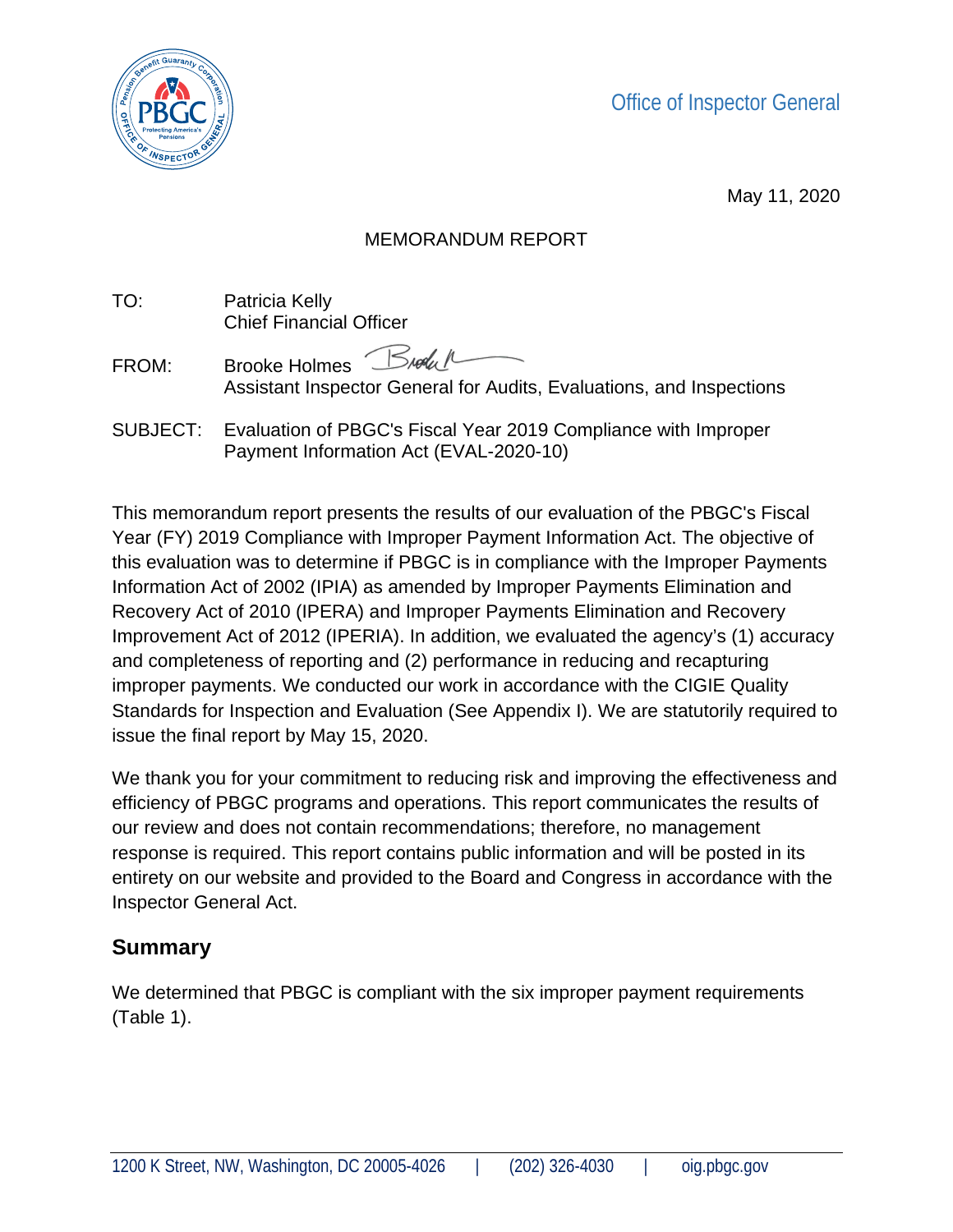#### **Table 1. PBGC IPERA Compliance Reporting**

| <b>Compliance Requirements</b>                                                                         | Program                                |                                              |
|--------------------------------------------------------------------------------------------------------|----------------------------------------|----------------------------------------------|
|                                                                                                        | Contractor and<br><b>Purchase Card</b> | Multiemployer<br><b>Financial Assistance</b> |
| 1. Published Agency Financial Report<br>(AFR) or Performance and<br><b>Accountability Report (PAR)</b> | Compliant                              | Compliant                                    |
| 2. Conducted a Risk Assessment                                                                         | Compliant                              | Compliant                                    |
| 3. Published an Improper Payment<br>Estimate                                                           | N/A <sup>a</sup>                       | N/A <sup>a</sup>                             |
| 4. Published Corrective Action Plans                                                                   | N/A <sup>a</sup>                       | N/A <sup>a</sup>                             |
| 5. Published and Is Meeting Reduction<br><b>Targets</b>                                                | N/A <sup>a</sup>                       | N/A <sup>a</sup>                             |
| 6. Reported an Improper Payment Rate<br>of Less than 10 percent                                        | N/A <sup>a</sup>                       | N/A <sup>a</sup>                             |

Source: OIG assessment of PBGC's FY 2019 compliance.

a Requirements 3 through 6 are not applicable based on the results of PBGC's program specific risk assessments. PBGC determined the contractor and purchase card and multiemployer financial assistance payment streams were not susceptible to the significant risk of improper payments.

#### **Background**

The Pension Benefit Guaranty Corporation guarantees the retirement benefits of over 35 million workers and retirees through insurance coverage with single employer and multiemployer plan sponsors. The Corporation is directly responsible for the pension benefits of about 1.5 million current and future retirees in trusteed pension plans and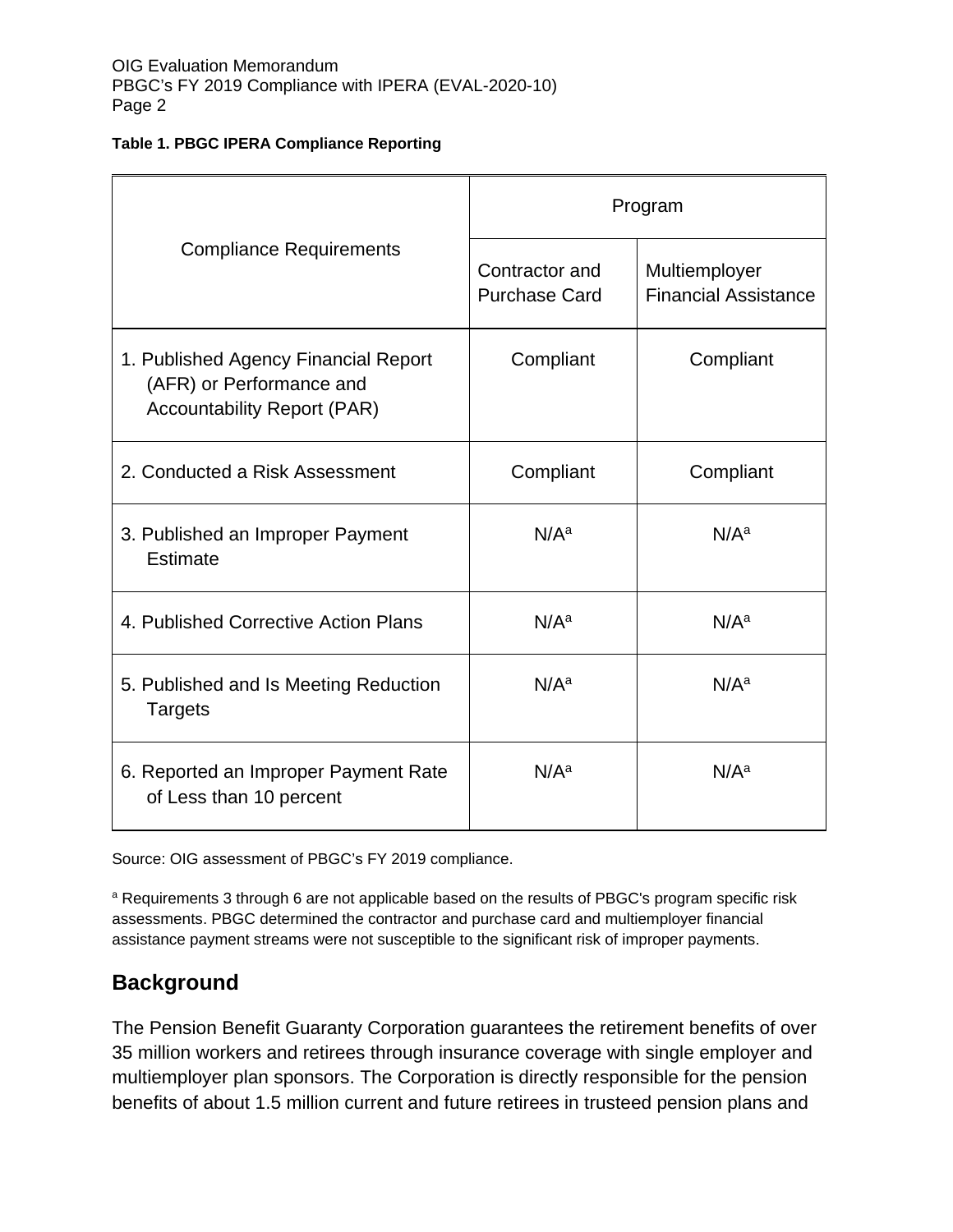pays over \$6 billion a year in benefits. PBGC receives no taxpayer funds. Because of its vital mission and operating model, one of the three strategic goals articulated in PBGC's Strategic Plan is to "maintain high standards of stewardship and accountability."

#### *IPIA Requirements*

To improve accountability of Federal agencies' administration of funds, the IPIA, as amended by IPERA and IPERIA, requires federal agencies to report to the President and Congress on the agencies' improper payments. An improper payment is any payment that should not have been paid or was paid in the incorrect amount (either overpayments or underpayments) as well as other cases listed in OMB implementing guidance. PBGC reports the required improper payment disclosures in the annual report. PBGC's FY 2019's Annual Report was issued on November 15, 2019.

#### *Compliance Criteria*

As required by OMB, agencies' OIGs must report on six requirements as part of their IPIA/IPERA compliance reporting. The compliance means that the agency has:

- 1. Published an AFR or PAR for the most recent fiscal year and posted that report and any accompanying materials required by OMB on the agency website.
- 2. Conducted a program specific risk assessment for each program or activity that conforms with Section 3321 note of Title 31 U.S.C. (if required).
- 3. Published improper payment estimates for all programs and activities identified as susceptible to significant improper payments under its risk assessment (if required).
- 4. Published programmatic corrective action plans in the AFR or PAR (if required).
- 5. Published, and is meeting, annual reduction targets for each program assessed to be at risk and estimated for improper payments (if required and applicable).
- 6. Reported a gross improper payment rate of less than 10 percent for each program and activity for which an improper payment estimate was obtained and published in the AFR or PAR.

#### *PBGC Programs or Activities*

PBGC identified the following payment streams as programs/activities in prior fiscal years: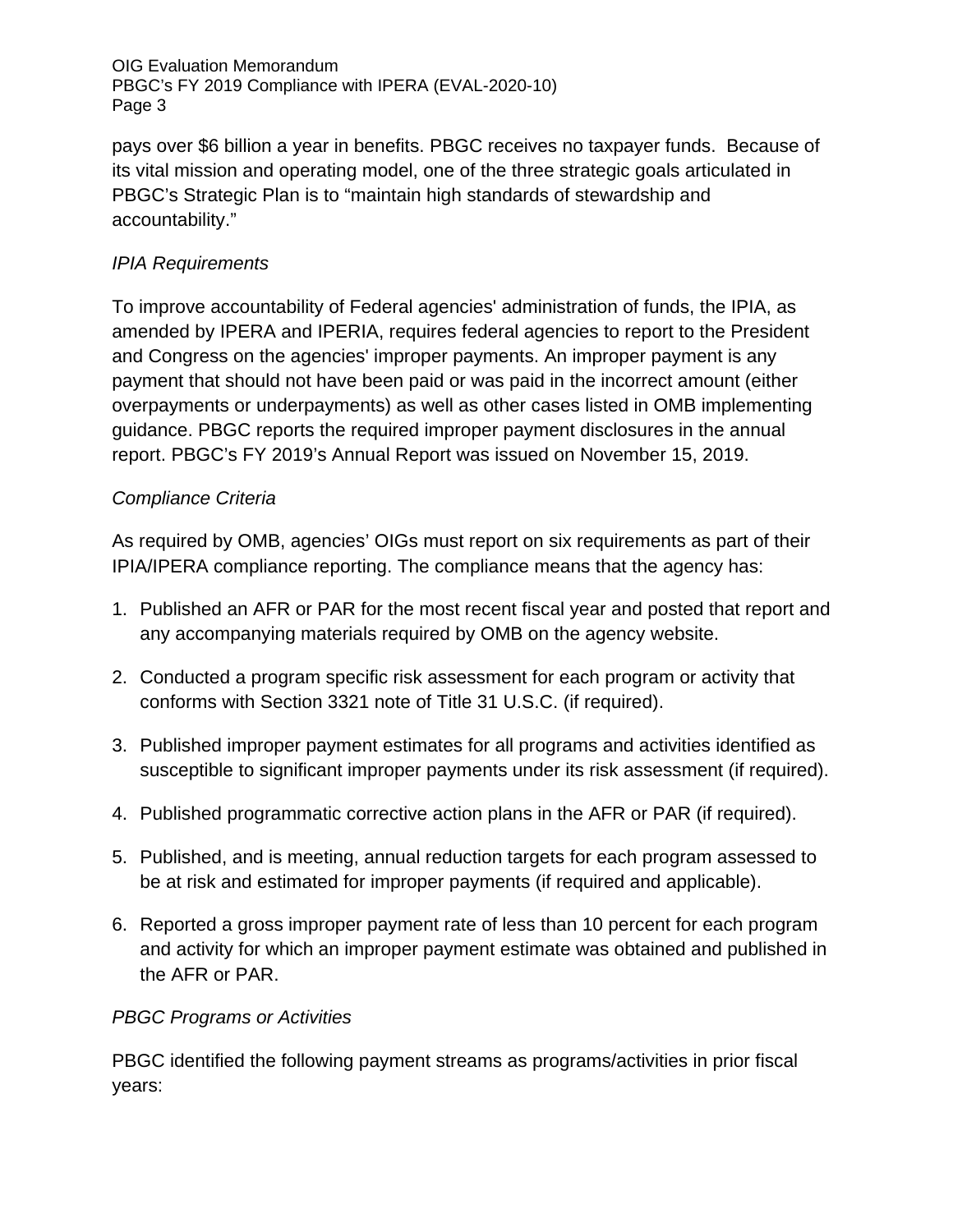- Benefit Payments: benefit payments to participants in "final pay" status for plans trusteed by PBGC under Title IV of the Employee Retirement Income Security Act;
- Contractor and Purchase Card Payments: payments to contractors for goods and services, including government credit card transactions;
- Payments to Federal Employees: payments made to federal employees, including payroll and travel reimbursements;
- Multiemployer Financial Assistance Payments: financial assistance payments to insolvent multiemployer plans that are unable to pay benefits when due under the requirements of Title IV of Employee Retirement Income Security Act; and
- Premium Refunds: refunds of previously paid premiums.

In the previous years, PBGC concluded that none of its payment streams were susceptible to significant improper payments. According to OMB, for programs that are deemed to be not susceptible to significant improper payments, agencies must perform risk assessments at least once every three years. In FY 2019, in accordance with its three-year rotation strategy, PBGC performed risk assessments of two payment streams: Contractor and Purchase Card payments and Multiemployer Financial Assistance payments.

### **Details**

Based on our review, we determined that for FY 2019 PBGC is compliant with IPERA requirements outlined in Table 1, specifically:

**Requirement 1**: The corporation published an annual report for FY 2019 and posted it with accompanying materials required, under guidance of the OMB, on the Corporation's website. We took no exception to accuracy and completeness of reporting for this requirement.

**Requirement 2**: In FY 2019, PBGC's Corporate Controls and Reviews Department (CCRD) performed risk assessments of two payment streams: contractor and purchase card payments and multiemployer financial assistance payments.

Figure 1 shows the annual payment volume for the two payment streams for the last three fiscal years.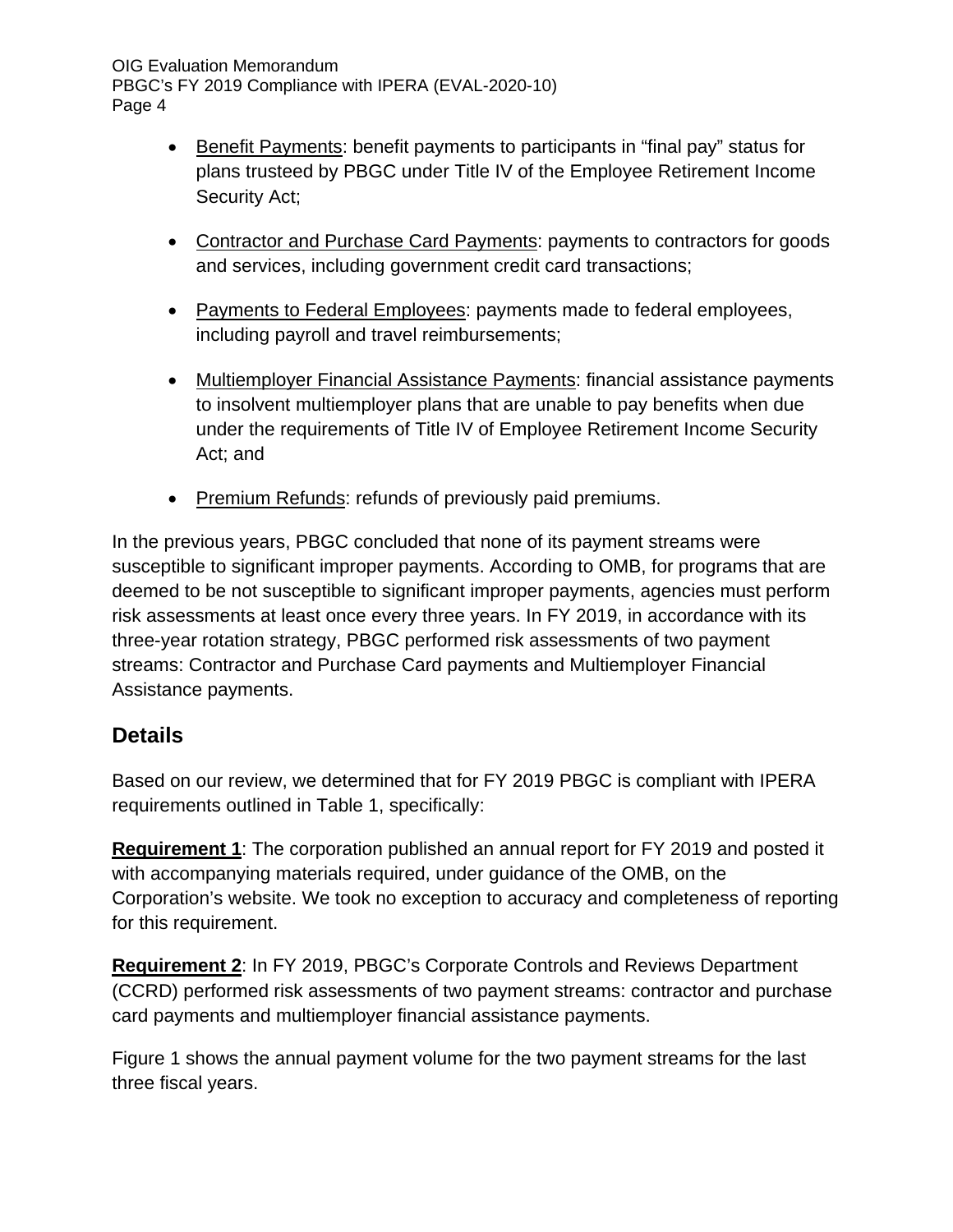

**Figure 1. PBGC's FY 2016-2018 Payment Volume (in Millions) for Contractor and Purchase Card Payments and Multiemployer Financial Assistance Payments.** 

Source: CCRD risk assessments for contractor and purchase card payments and multiemployer financial assistance payments.

For the two payment streams in its risk assessments, PBGC concluded that both payment streams are not susceptible to "significant" improper payments as defined in OMB Circular A-123, Appendix C. Under this guidance, "significant improper payments" are defined as gross annual improper payments (i.e., the total amount of overpayments and underpayments) in the program exceeding (1) both 1.5 percent of program outlays and \$10 million of all program or activity payments made during the fiscal year reported or (2) \$100 million (regardless of the improper payment percentage of total program outlays). We took no exception to accuracy and completeness of reporting for this requirement.

**Requirements 3 through 6**: Based on the results of PBGC's program specific risk assessments the IPERA compliance requirements 3 through 6 do not apply. PBGC determined that the payment streams were not susceptible to significant improper payments; therefore, an improper payment estimate, corrective action plans, annual reduction targets, and rates less than ten percent are not required for the payment streams.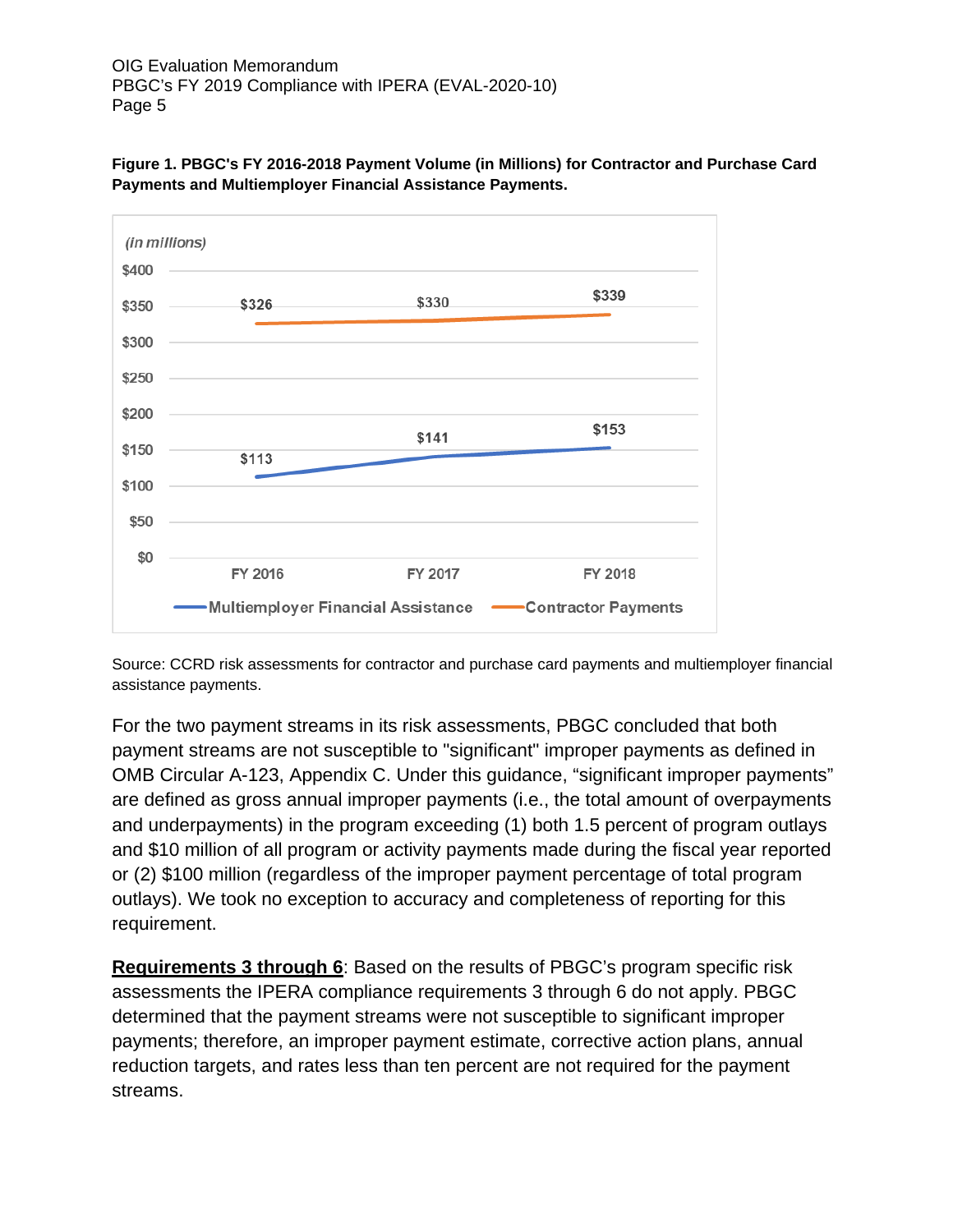In addition, we assessed the section on recapturing of potential improper payments in PBGC's published FY2019 annual report and took no exception.

#### **Conclusion**

We appreciate the cooperation you and your staff extended to us during this project. If you have questions or comments, please contact me at 202-229-3790, or audit manager, Parvina Shamsieva-Cohen, 202-229-3478.

cc: Gordon Hartogensis, PBGC Director Frank Pace, Director, CCRD Paul Chalmers, Acting General Counsel Latreece Wade, Risk Management Officer Department of Labor Board staff Department of Treasury Board staff Department of Commerce Board staff Comptroller General OMB Controller House committee staff on Oversight and Reform Senate committee staff on Homeland Security and Government Affairs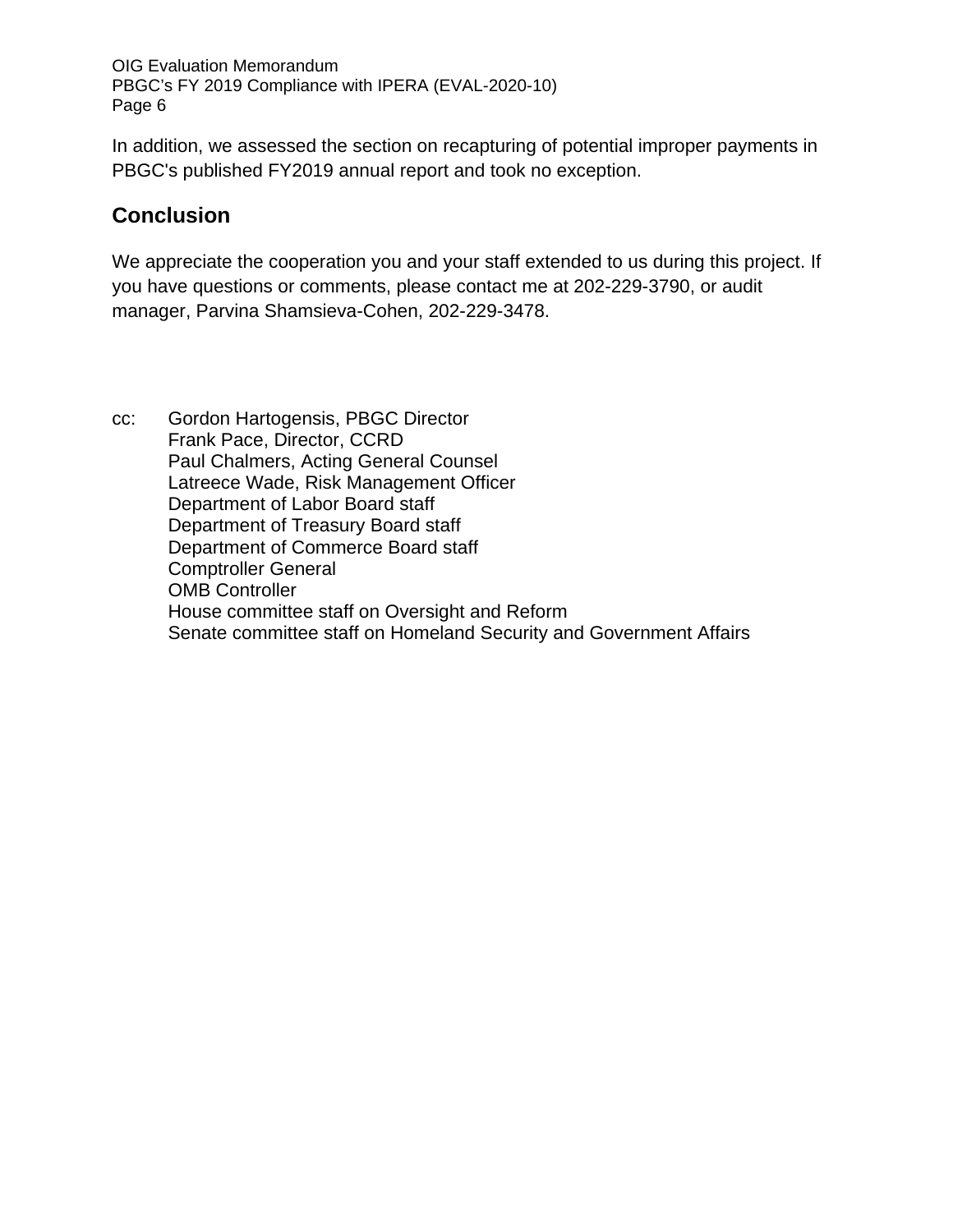### **Appendix I: Objective, Scope, Methodology, and Standards**

### **Objective**

Review the payment integrity section of the FY 2019 Agency Financial Report (AFR) to determine whether PBGC is in compliance with the Improper Payments Information Act of 2002 (IPIA), as amended and evaluate the agency's (1) accuracy and completeness of reporting and (2) performance in reducing and recapturing improper payments.

### **Scope**

We conducted this evaluation from December 2019 through April 2020 at PBGC Headquarters, 1200 K Street, NW, Washington, D.C. 20005.

### **Methodology**

To achieve our objective, we reviewed applicable federal laws, Office of Management and Budget (OMB) guidance, and agency policy and procedures. We retrieved agency's FY 2019 AFR from its website and reviewed the Improper Payment Reporting section included in the report. We interviewed PBGC's CCRD staff to gain an understanding of the procedures, oversight, and internal controls in place for the FY2019 AFR payment integrity section and any accompanying materials related to preparing the required risk assessments, follow-up on corrective action plans, preventing and detecting improper payments and recapturing improper payments.

We obtained source data from the agency to support applicable payment integrity information in the annual report and analyzed the source data to evaluate accuracy and completeness of payment integrity information in the report. We also obtained and reviewed PBGC's FY 2019 Contractor and Purchase Card payments and Multiemployer Financial Assistance payment risk assessments and supporting documentation such as: prior years' annual reports, cycle memos, financial assistance disbursement reports, contractor payment volume reports, payment details for selected quarters and PBGC's policy and procedures. For the contractor and purchase card payment stream, we judgmentally selected one quarter per year from FYs 2016-2018 and verified the monthly amounts of the selected quarters to the payment details derived from Form SF-1166 (Voucher and Schedule of Payments). The agency used this form to report on the status of receipts or disbursements. For the multiemployer financial assistance payment stream, we reconciled the FYs 2016-2018 number of payments, number of plans and payments values used in the risk assessment to the financial assistance disbursement detail, source data originated from PBGC's Financial Operations Department.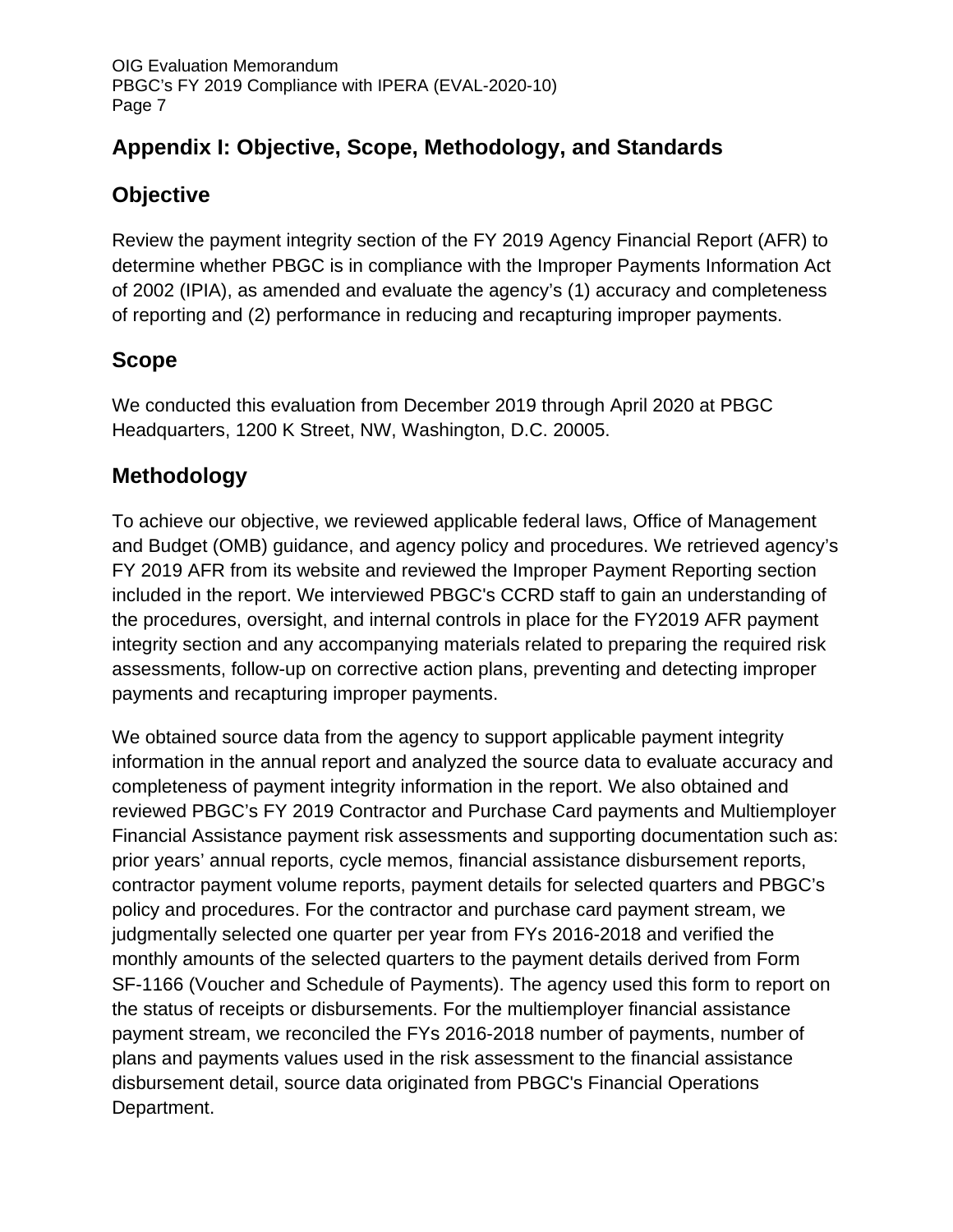### **Applicable Professional Standards**

We conducted the review under the authority of the Inspector General Act of 1978, as amended, and in accordance with the Quality Standards for Inspection and Evaluation issued by the Council of the Inspectors General on Integrity and Efficiency. Those standards require that we plan and perform the engagement to obtain sufficient, and appropriate evidence to provide a reasonable basis for our conclusions and observations based on our objective. During the review, we obtained an understanding of internal controls that are significant to the engagement objective and did not find them unsatisfactory. Because our review was limited, it would not necessarily have disclosed all internal control deficiencies that may have existed at the time of our inspection. Accordingly, the inspection included tests of controls and compliance with laws and regulations to the extent necessary to satisfy the evaluation objective. Finally, we partially relied on computer-processed data to satisfy our evaluation objective. We conducted a limited reliability assessment by comparing computer-processed data to supporting information and deemed the data was sufficiently reliable. Thus, the evidence we obtained gives a reasonable basis for our conclusions and observations based on our objective.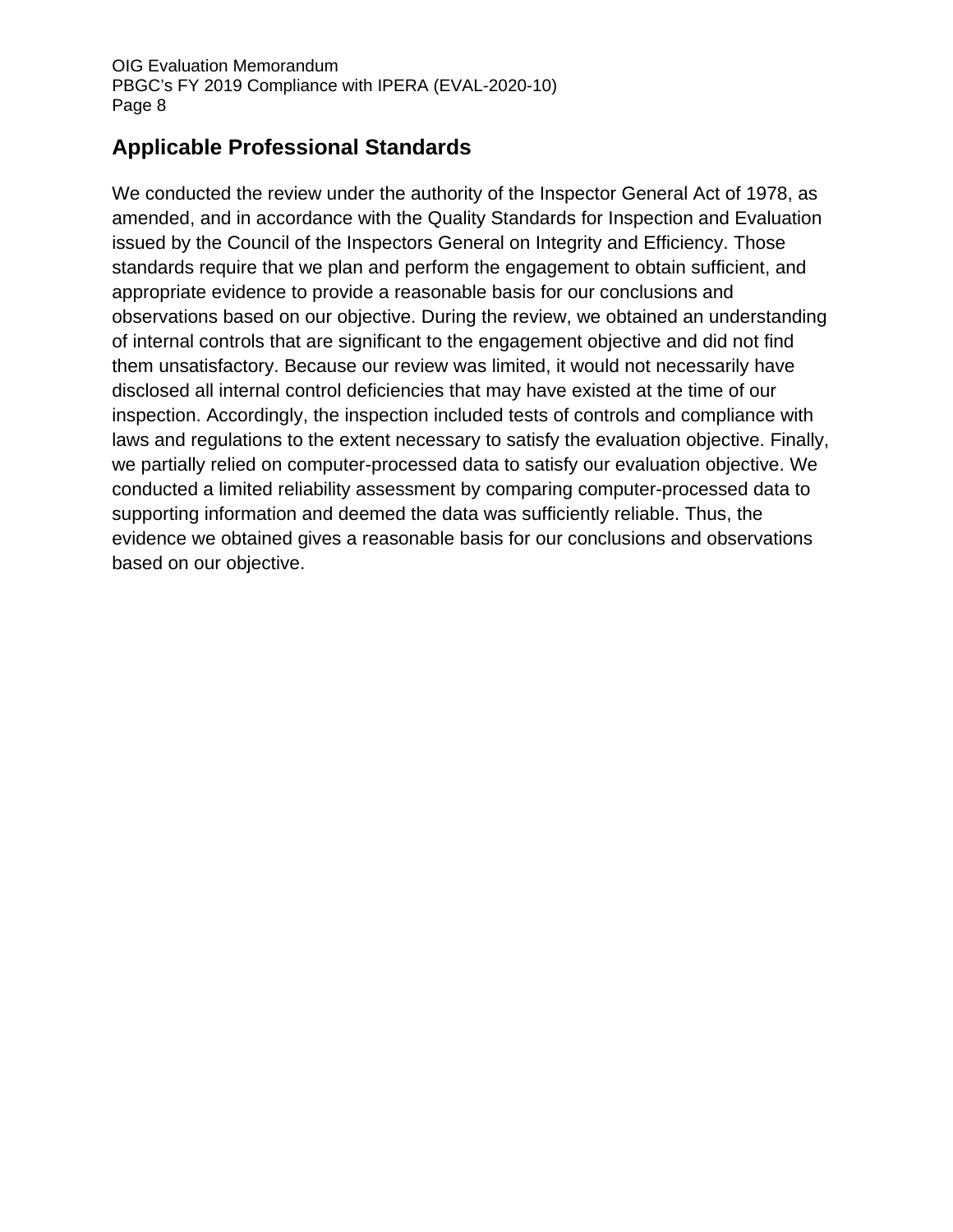## **Appendix II: Acronyms**

| Acronym       | Meaning                                                       |
|---------------|---------------------------------------------------------------|
| <b>AFR</b>    | <b>Agency Financial Report</b>                                |
| <b>CCRD</b>   | <b>Corporate Controls and Review Department</b>               |
| <b>FY</b>     | <b>Fiscal Year</b>                                            |
| <b>IPERA</b>  | Improper Payment Elimination Recovery Act of 2010             |
| <b>IPERIA</b> | Improper Payment Elimination Recovery Improvement Act of 2012 |
| <b>IPIA</b>   | Improper Payment Improvement Act                              |
| <b>PAR</b>    | Performance and Accountability Report                         |
| <b>PBGC</b>   | <b>Pension Benefit Guaranty Corporation</b>                   |
| <b>OIG</b>    | Office of Inspector General                                   |
| <b>OMB</b>    | Office of Management and Budget                               |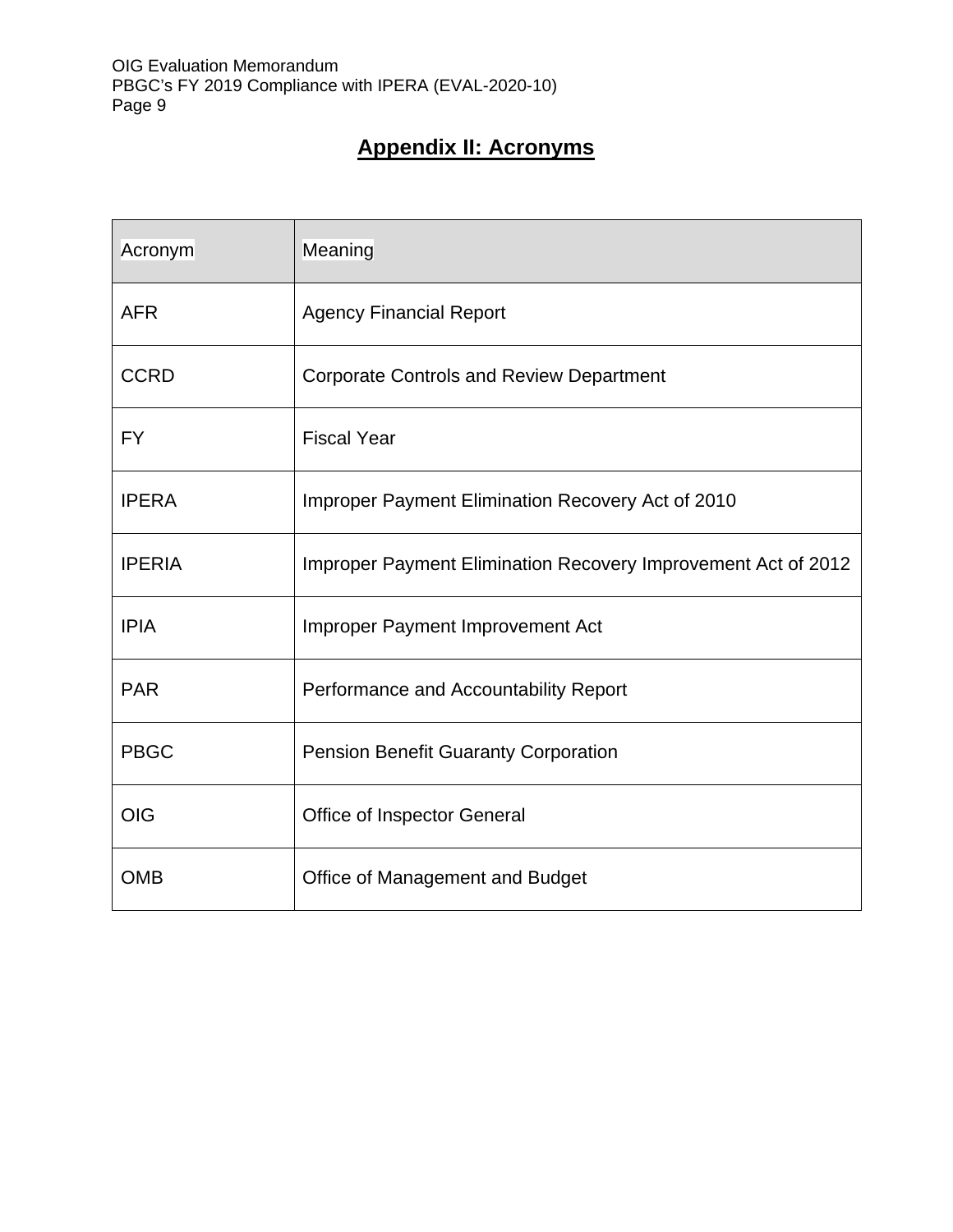# **Appendix III: Staff Acknowledgements**

Staff Acknowledgements **In addition to the contact above, Parvina** Shamsieva-Cohen, Audit Manager, and Yolanda Young, Auditor-In-Charge, made key contributions to this report.